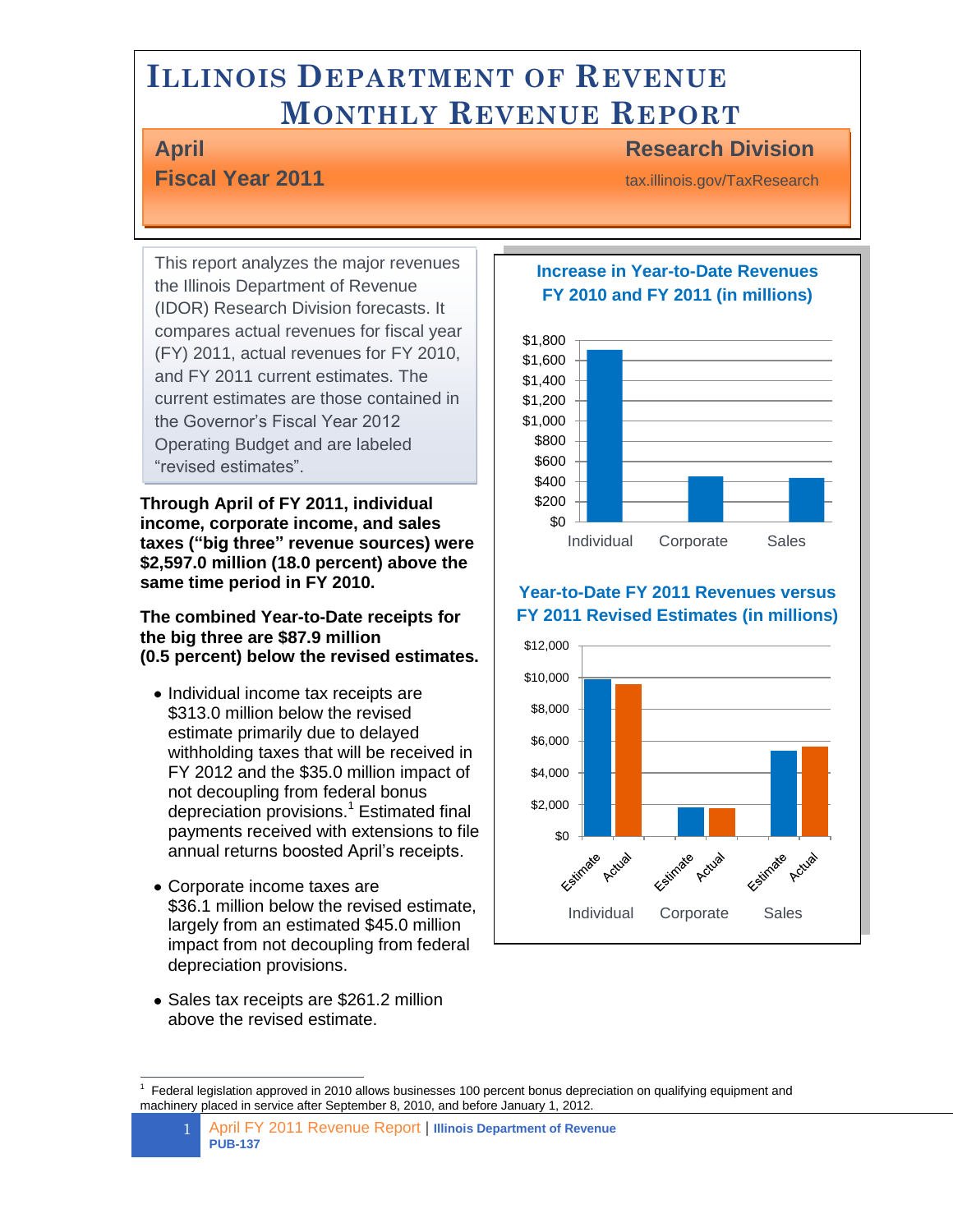## *Background*

April is always a big month in the Illinois income tax world. Individual income tax (IIT) and corporate calendar-year filers make final and estimated final payments for the prior tax year and make their first estimated payment for the current tax year.

By the end of April, we have the first actual non withholding data associated with the income tax rate increases for tax year 2011.

#### **Individual**

**Withholdings –** Withholdings refers to the amount of an employee's wages that an employer withholds for the employee's tax liability and sends to the government.

After accounting for withholding tax payment delays (due to the implementation date of the income tax increases) April data suggest that our withholding estimates are on track.

> **Non withholdings –** Non withholdings refers to estimated payments for the current tax year, final return payments, and final estimated payments associated with six month extensions to file current year final returns.

**Estimated payments for current tax year:** April estimated payments came in as forecasted.

**Final payments for prior tax year:** Final payments, including estimated final payments, came in above the revised estimate due primarily to the amount of estimated final payments. This is somewhat surprising; we had expected recent federal bonus depreciation law changes to result in downward pressure on estimated final payments.

The table below compares estimated final payments in FY 2010 compared with FY 2011.

|                                           | FY 2010                    |                            | FY 2011                   |                            |                            |                    |
|-------------------------------------------|----------------------------|----------------------------|---------------------------|----------------------------|----------------------------|--------------------|
| Month<br><b>April</b>                     | <b>Millions</b><br>\$224.5 | <b>Documents</b><br>45,929 | <u>Avg. \$</u><br>\$4,888 | <b>Millions</b><br>\$380.6 | <b>Documents</b><br>51.502 | Avg. \$<br>\$7,390 |
| Percentage change                         |                            |                            | 69.5%                     | 12.1%                      | 51.2%                      |                    |
| Dollars associated with percentage change |                            |                            | \$156.1                   | 5,573                      | \$2,502                    |                    |

One note of caution, the last time (2008) IDOR received significantly higher than anticipated estimated final payments, taxpayers claimed 41 percent of those payments as overpayments on their final returns.

## *Technical Note*

Due to rounding of some receipt numbers, there may be some variations in the dollar and percentage amounts shown in report tables.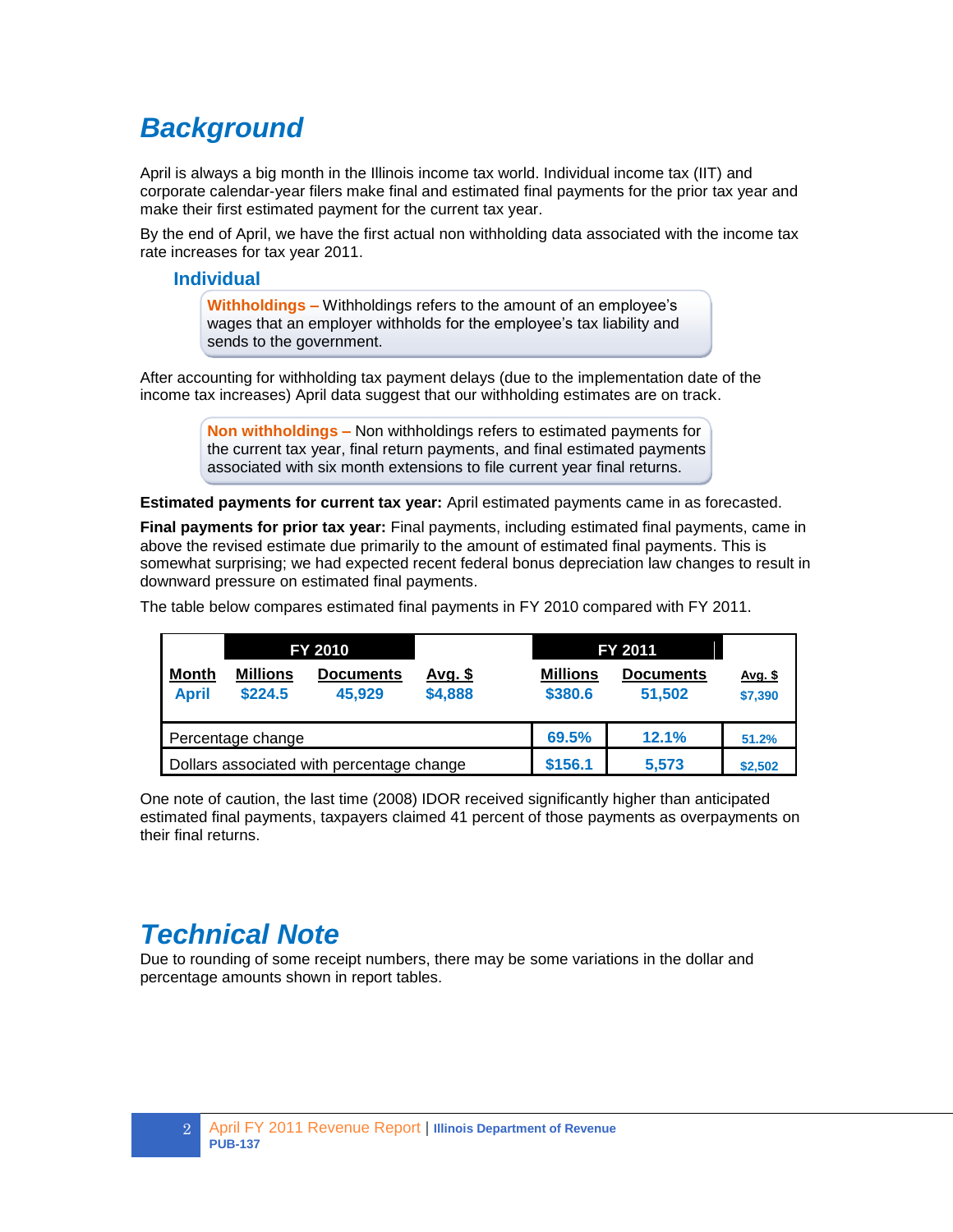## *Income Tax*

### **Individual income tax (IIT)**

| $($$ million $)$ | April FY 2010 versus April FY 2011           |                 |               |              |  |
|------------------|----------------------------------------------|-----------------|---------------|--------------|--|
|                  | April FY 2010                                | April FY 2011   | \$ Difference | % Difference |  |
|                  | \$1,168.2                                    | \$1,795.5       | \$627.3       | 53.7%        |  |
| (\$ million)     | Year-to-Date                                 |                 |               |              |  |
|                  | FY 2010                                      | FY 2011         | \$ Difference | % Difference |  |
|                  | \$7,891.4                                    | \$9,598.9       | \$1,707.5     | 21.6%        |  |
| (\$ million)     | Year-to-Date: FY 2011 Actual versus Estimate |                 |               |              |  |
|                  | <b>Actual</b>                                | <b>Estimate</b> | \$ Difference | % Difference |  |
|                  | \$9,598.9                                    | \$9,911.9       | $-$ \$313.0   | $-3.2%$      |  |

**Note: Year-to-Date receipts include \$40.9 million in amnesty related payments.**

| (\$ million)<br>Year-to-Date FY 2011 Actual* versus FY 2011 Estimate             |           |           |             |         |  |  |
|----------------------------------------------------------------------------------|-----------|-----------|-------------|---------|--|--|
| <b>S</b> Difference<br>FY 2011 Actual<br><b>FY 2011 Estimate</b><br>% Difference |           |           |             |         |  |  |
| <b>Payment totals</b>                                                            | \$9,598.9 | \$9,911.9 | $-$ \$313.0 | $-3.2%$ |  |  |
| Withholding                                                                      | \$8,017.0 | \$8,400.6 | $-$ \$383.6 | $-4.6%$ |  |  |
| <b>Estimated and final</b>                                                       | \$1,581.9 | \$1,511.3 | \$70.6      | 4.7%    |  |  |

*\*Payment totals match the Comptroller's receipts. Withholding and estimated and final payments are derived from IDOR collection data and in-transit fund data.*

April receipts came in 4.4 percent (\$76 million) over the revised estimate of \$1,720 million. The increase is primarily due to estimated final payments (a payment for a return that has not yet been filed).

Withholding receipts were \$12 million below our April revised estimate. In the first half of FY 2011 withholding receipts grew as forecasted. In the second half of FY 2011 withholding receipts grew less than forecasted. Lower than anticipated withholdings are due to the start-up lag associated with the implementation of the tax increase in January 2011. We expect the shortfall to be fully made up in FY 2012.

Non-withholdings receipts were 12.8 percent (\$87 million) above the April revised estimate. Both estimated payments and final payments came in as forecasted. The stronger than anticipated performance in nonwithholdings was driven in large part by estimated final payments. One note of caution, the last time (2008) IDOR received significantly higher than anticipated estimated final payments, 41 percent of those payments were claimed as an overpayment when the return was filed.

| (\$ million) |               | April FY 2010 versus April FY 2011           |               |              |  |  |
|--------------|---------------|----------------------------------------------|---------------|--------------|--|--|
|              | April FY 2010 | April FY 2011                                | \$ Difference | % Difference |  |  |
|              | \$276.4       | \$395.2                                      | \$118.8       | 43.0%        |  |  |
| (\$ million) | Year-to-Date  |                                              |               |              |  |  |
|              | FY 2010       | FY 2011                                      | \$ Difference | % Difference |  |  |
|              | \$1,332.3     | \$1,783.4                                    | \$451.1       | 33.9%        |  |  |
| (\$ million) |               | Year-to-Date: FY 2011 Actual versus Estimate |               |              |  |  |
|              | <b>Actual</b> | <b>Estimate</b>                              | \$ Difference | % Difference |  |  |
|              | \$1,783.4     | \$1,819.5                                    | $-$ \$36.1    | $-2.0%$      |  |  |

### **Corporate income tax (CIT)**

#### **Note: Year-to-Date receipts include \$302.2 million in amnesty related payments.**

While on the surface it appears that the CIT is coming in slightly below the revised estimate, data suggest that this is completely attributable to Illinois not decoupling from the new federal bonus depreciation law. April final payments and estimated payments came in at the forecasted level. However, estimated final payments fell short of our revised estimate. Actual growth was 6.3 percent compared with projected growth of 15.3 percent. We assume this less than anticipated growth is because the capital purchases businesses made after September 8, 2010, are fully depreciable under federal Public Law 111-312.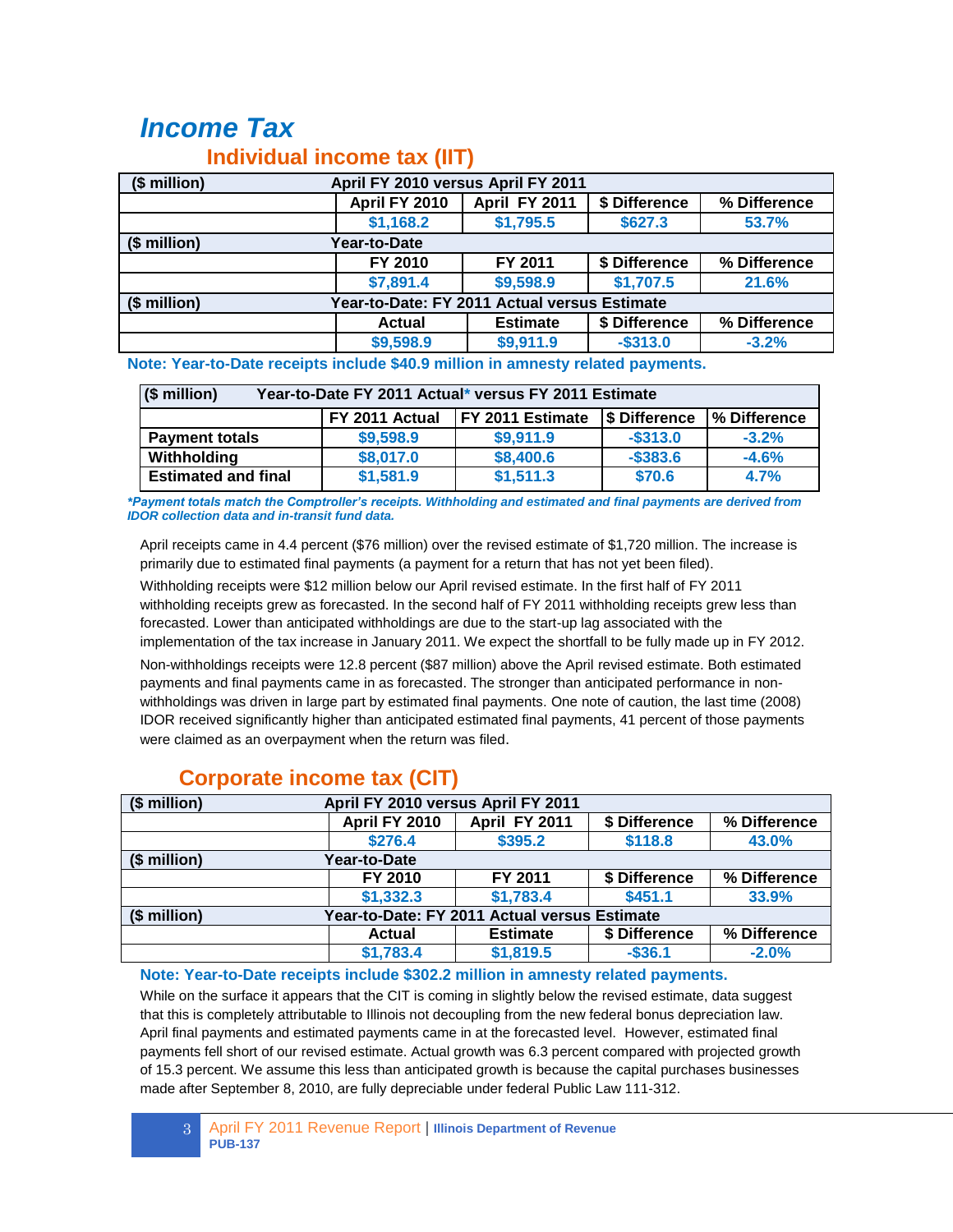## *Sales Tax*

| (\$ million) | April FY 2010 versus April FY 2011 |                                              |               |              |  |  |
|--------------|------------------------------------|----------------------------------------------|---------------|--------------|--|--|
|              | April FY 2010                      | April FY 2011                                | \$ Difference | % Difference |  |  |
|              | \$554.2                            | \$578.5                                      | \$24.3        | 4.4%         |  |  |
| $$$ million) | Year-to-Date                       |                                              |               |              |  |  |
|              | FY 2010                            | FY 2011                                      | \$ Difference | % Difference |  |  |
|              | \$5,218.0                          | \$5,656.4                                    | \$438.4       | 8.4%         |  |  |
| (\$ million) |                                    | Year-to-Date: FY 2011 Actual versus Estimate |               |              |  |  |
|              | <b>Actual</b>                      | <b>Estimate</b>                              | \$ Difference | % Difference |  |  |
|              | \$5,656.4                          | \$5,395.2                                    | \$261.2       | 4.8%         |  |  |

#### **Note: Year-to-Date receipts include \$163.4 million in amnesty related payments.**

Year-to-Date FY 2011 receipts are \$261 million (4.8 percent) above the Year-to-Date revised estimate. Approximately \$80 million of this amount is amnesty-related payments. Only by excluding amnesty-related payments can we see how economic activity is affecting receipts. The remaining amount primarily reflects stronger-than-expected consumer spending. Retail sales, including sales of motor vehicles, have outperformed the economic forecasts available at the time we developed the revised estimates.

| $$$ million)    | Year-to-Date Comparison without amnesty related payments |           |               |              |  |  |
|-----------------|----------------------------------------------------------|-----------|---------------|--------------|--|--|
|                 | FY 2010                                                  | FY 2011   | \$ Difference | % Difference |  |  |
| <b>Total</b>    | \$5,218.0                                                | \$5,492.5 | \$274.5       | 5.3%         |  |  |
| <b>Vehicles</b> | \$679.1                                                  | \$751.2   | \$72.0        | 10.6%        |  |  |
| Motor fuel*     | \$498.5                                                  | \$611.9   | \$113.3       | 22.7%        |  |  |
| All else        | \$4,040.3                                                | \$4,129.5 | \$89.2        | 2.2%         |  |  |

**\*Estimated. IDOR does not have actual data on sales tax from motor fuel sales.**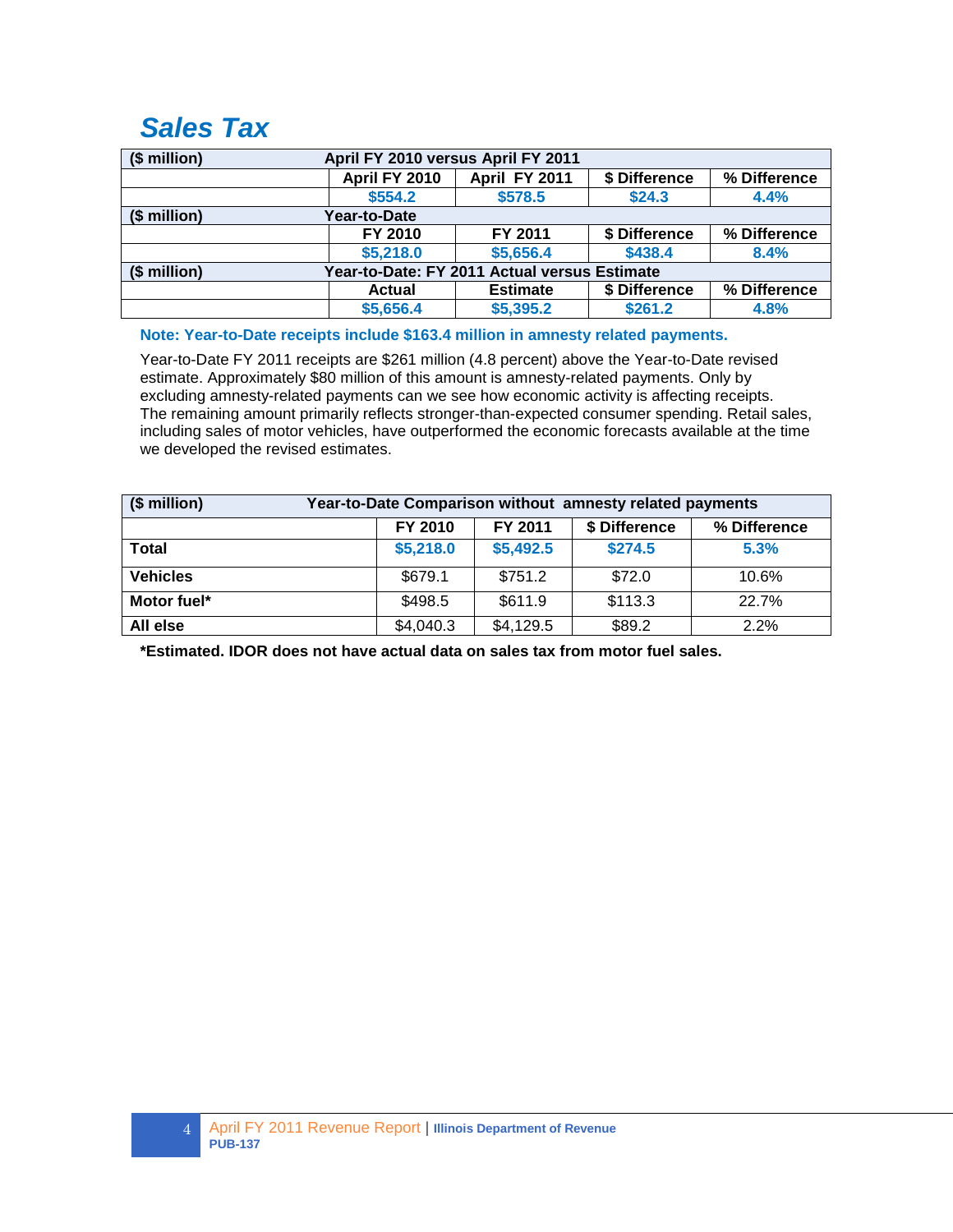# *Excise Taxes*

### **Cigarette Taxes**

| April FY 2010 versus April FY 2011<br>(\$ million) |               |                                      |               |              |  |  |
|----------------------------------------------------|---------------|--------------------------------------|---------------|--------------|--|--|
| <b>Cigarette Taxes</b>                             | April FY 2010 | April FY 2011                        | \$ Difference | % Difference |  |  |
| All Funds*                                         | \$44.8        | \$44.3                               | $-$0.5$       | $-1.1%$      |  |  |
| <b>General Revenue Fund</b>                        | \$29.2        | \$29.7                               | \$0.5         | 1.6%         |  |  |
| (\$ million)                                       | Year-to-Date  |                                      |               |              |  |  |
| <b>Cigarette Taxes</b>                             | FY 2010       | FY 2011                              | \$ Difference | % Difference |  |  |
| All Funds*                                         | \$463.1       | \$463.2                              | \$0.2         | $0.0\%$      |  |  |
| <b>General Revenue Fund</b>                        | \$292.0       | \$295.4                              | \$3.4         | 1.2%         |  |  |
| $$$ million)                                       |               | Year-to-Date: Actual versus Estimate |               |              |  |  |
| <b>Cigarette Taxes</b>                             | Actual        | <b>Estimate</b>                      | \$ Difference | % Difference |  |  |
| All Funds*                                         | \$463.2       | \$445.8                              | \$17.5        | 3.9%         |  |  |
| <b>General Revenue Fund</b>                        | \$295.4       | \$292.0                              | \$3.4         | 1.2%         |  |  |

#### **\*All Funds includes the General Revenue Fund.**

Cigarette tax receipts continue to outperform the revised estimates. April 2011 receipts exceeded revised estimates by \$1.2 million adding to the excess that we believe has been created by the federal Prevent All Cigarette Trafficking (PACT) Act.<sup>2</sup>

### **Tobacco Products Tax**

| (\$ million)                                                 | April FY 2010 versus April FY 2011 |                 |               |              |  |
|--------------------------------------------------------------|------------------------------------|-----------------|---------------|--------------|--|
| <b>Tobacco Products</b>                                      | April FY 2010                      | April FY 2011   | \$ Difference | % Difference |  |
| Long Term Care Fund                                          | \$3.2\$                            | \$2.4           | $-$0.8$       | $-24.1%$     |  |
| $($$ million $)$<br>Year-to-Date                             |                                    |                 |               |              |  |
| <b>Tobacco Products</b>                                      | FY 2010                            | FY 2011         | \$ Difference | % Difference |  |
| Long Term Care Fund                                          | \$19.6                             | \$22.7          | \$3.1         | 15.7%        |  |
| (\$ million)<br>Year-to-Date: FY 2011 Actual versus Estimate |                                    |                 |               |              |  |
| <b>Tobacco Products</b>                                      | Actual                             | <b>Estimate</b> | \$ Difference | % Difference |  |
| Long Term Care Fund                                          | \$22.7                             | \$19.6          | \$3.1         | 15.8%        |  |

Tobacco products tax receipts are down in April 2011 compared to April 2010 receipts (which were abnormally high). April 2011 receipts are much more consistent with historical norms.

 2 The PACT Act aims to reduce the consumption of untaxed cigarettes and smokeless tobacco by a series of measures, including treating the items as non mailable, imposing new shipping requirements, and setting new civil penalties.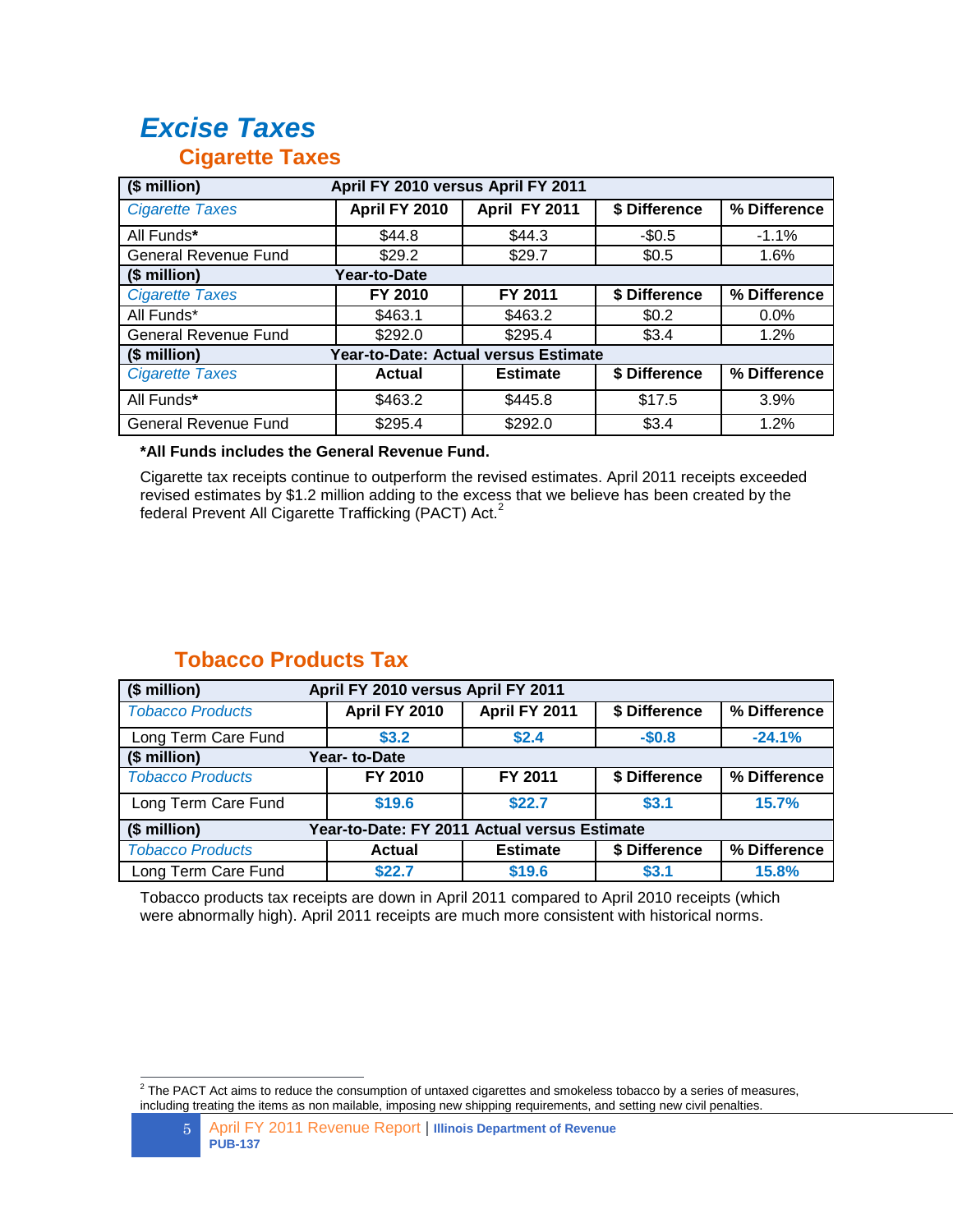## *Excise Taxes (continued)*  **Public Utilities Taxes**

| $($$ million $)$   | April FY 2010 versus April FY 2011           |                 |               |              |  |  |
|--------------------|----------------------------------------------|-----------------|---------------|--------------|--|--|
|                    | April FY 2010                                | April FY 2011   | \$ Difference | % Difference |  |  |
| <b>Total</b>       | \$91.2                                       | \$102.4         | \$11.2        | 12.3%        |  |  |
| Telecommunications | \$43.6                                       | \$57.6          | \$14.0        | 32.1%        |  |  |
| Electricity        | \$28.2                                       | \$27.8          | $-$0.4$       | $-1.4%$      |  |  |
| Gas                | \$19.4                                       | \$17.0          | $-$2.4$       | $-12.4%$     |  |  |
| $($$ million $)$   | Year-to-Date                                 |                 |               |              |  |  |
|                    | FY 2010                                      | FY 2011         | \$ Difference | % Difference |  |  |
| <b>Total</b>       | \$920.9                                      | \$961.3         | \$40.4        | 4.4%         |  |  |
| Telecommunications | \$464.2                                      | \$490.8         | \$26.7        | 5.7%         |  |  |
| Electricity        | \$319.6                                      | \$343.2         | \$23.6        | 7.4%         |  |  |
| Gas                | \$137.1                                      | \$127.2         | $-$9.9$       | $-7.2%$      |  |  |
| $($$ million $)$   | Year-to-Date: FY 2011 Actual versus Estimate |                 |               |              |  |  |
|                    | <b>Actual</b>                                | <b>Estimate</b> | \$ Difference | % Difference |  |  |
| <b>Total</b>       | \$961.3                                      | \$938.5         | \$22.8        | 2.4%         |  |  |
| Telecommunications | \$490.8                                      | \$465.4         | \$25.4        | 5.5%         |  |  |
| Electricity        | \$343.2                                      | \$338.9         | \$4.3         | 1.3%         |  |  |
| Gas                | \$127.2                                      | \$134.2         | $-$7.0$       | $-5.2%$      |  |  |

**Note: Year-to-Date telecommunication receipts include \$4.2 million in amnesty related payments** which have been deposited into g**eneral** r**evenue** f**und**s 001 and fund 412**.**

*Telecommunications:* Year-to-Date telecommunications receipts do not reflect the anticipated decline associated with the discontinuation of taxing wireless data services that was included in the revised estimates.

| (\$ million)         | April FY 2010 versus April FY 2011           |                 |               |              |
|----------------------|----------------------------------------------|-----------------|---------------|--------------|
|                      | April FY 2010                                | April FY 2011   | \$ Difference | % Difference |
| All Funds*           | \$21.5                                       | \$23.2          | \$1.7         | 8.0%         |
| General Revenue Fund | \$12.6                                       | \$13.7          | \$1.0         | $8.0\%$      |
| $$$ million)         | Year-to-Date                                 |                 |               |              |
|                      | FY 2010                                      | FY 2011         | \$ Difference | % Difference |
| All Funds*           | \$186.4                                      | \$224.8         | \$38.4        | 20.6%        |
| General Revenue Fund | \$132.5                                      | \$132.1         | $-$0.4$       | $-0.3%$      |
| (\$ million)         | Year-to-Date: FY 2011 Actual versus Estimate |                 |               |              |
|                      | <b>Actual</b>                                | <b>Estimate</b> | \$ Difference | % Difference |
| All Funds*           | \$224.8                                      | \$227.5         | $-$2.7$       | $-1.2\%$     |
| General Revenue Fund | \$132.1                                      | \$133.8         | $-$1.6$       | $-1.2%$      |

## **Liquor Tax**

#### **\*All Funds includes the General Revenue Fund.**

The All Funds total includes \$20.2 million deposited into the Capital Projects Fund and \$72.5 million bound for the Capital Projects Fund but deposited into the Protest Fund instead because of pending litigation.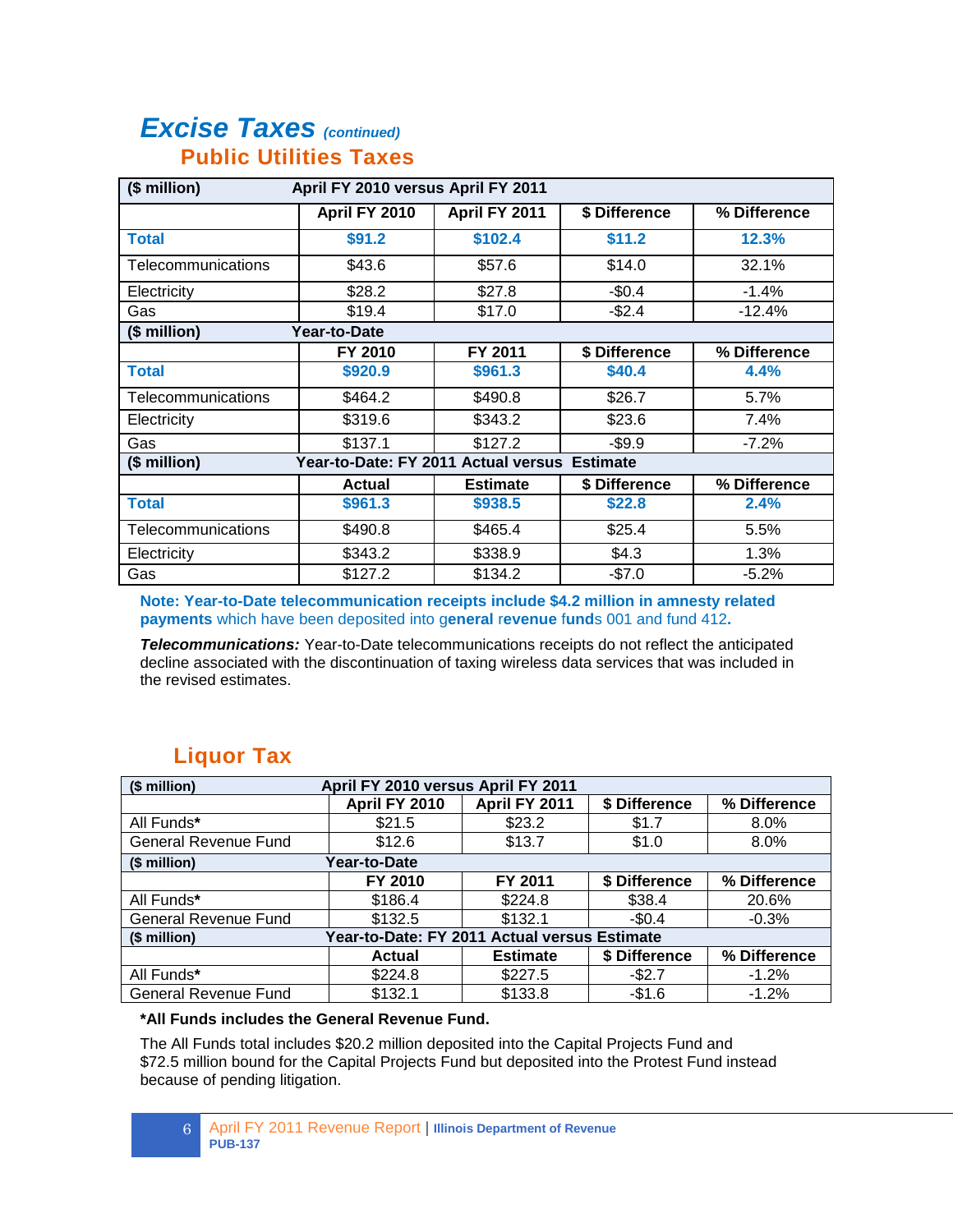### *Excise Taxes (continued)* **Hotel Operator's Occupation Tax (HOOT)**

| $($$ million $)$            | April FY 2010 versus April FY 2011 |                                              |               |              |  |  |
|-----------------------------|------------------------------------|----------------------------------------------|---------------|--------------|--|--|
|                             | April FY 2010                      | April FY 2011                                | \$ Difference | % Difference |  |  |
| All Funds*                  | \$9.1                              | \$9.6                                        | \$0.6         | 6.4%         |  |  |
| <b>General Revenue Fund</b> | \$3.4                              | \$3.1                                        | $-$0.3$       | $-8.3%$      |  |  |
| $($$ million $)$            | Year-to-Date                       |                                              |               |              |  |  |
|                             | FY 2010                            | FY 2011                                      | \$ Difference | % Difference |  |  |
| All Funds*                  | \$145.1                            | \$161.1                                      | \$16.1        | 11.1%        |  |  |
| <b>General Revenue Fund</b> | \$19.8                             | \$21.5                                       | \$1.7         | 8.8%         |  |  |
| $($$ million $)$            |                                    | Year-to-Date: FY 2011 Actual versus Estimate |               |              |  |  |
|                             | <b>Actual</b>                      | <b>Estimate</b>                              | \$ Difference | % Difference |  |  |
| All Funds*                  | \$161.1                            | \$163.5                                      | $-$2.4$       | $-1.5%$      |  |  |
| <b>General Revenue Fund</b> | \$21.5                             | \$29.4                                       | $-$7.9$       | $-26.8%$     |  |  |

#### **\*All Funds includes the General Revenue Fund.**

March FY 2011's report highlighted the clear relationship between room rates, occupancy rates, and HOOT receipts. This month we explore the relationship between McCormick Place convention traffic and HOOT receipts.

Importantly, the data indicates no clear relationship between the number of delegates attending conventions and HOOT receipts. In four of the last nine years (2002 thru 2010), the changes in percentage of HOOT receipts and the delegates were inversely related. In the remaining five years, the two were positively correlated. Obviously, fewer delegates reduce the pool of potential room occupants. However, it doesn't necessarily follow that actual room occupants nor HOOT receipts will decline. The number of delegates declined in 2009 and 2010 and HOOT receipts also declined, but the percentage decline in delegates was smaller than what occurred in 2004, 2005 and 2007. In each of those years, HOOT receipts increased in spite of large declines in convention delegates.

A strong economy is a much better predictor of strong HOOT receipts. Looking at the years 2002 thru 2010, the percentage change in the Illinois Index of Coincident Economic Indicators moved the same direction as HOOT receipts in eight of nine years.



Sources: The Chicago Convention & Tourism Bureau / MPEA. **<http://www.choosechicago.com/media/statistics/attendance/Pages/default.aspx>**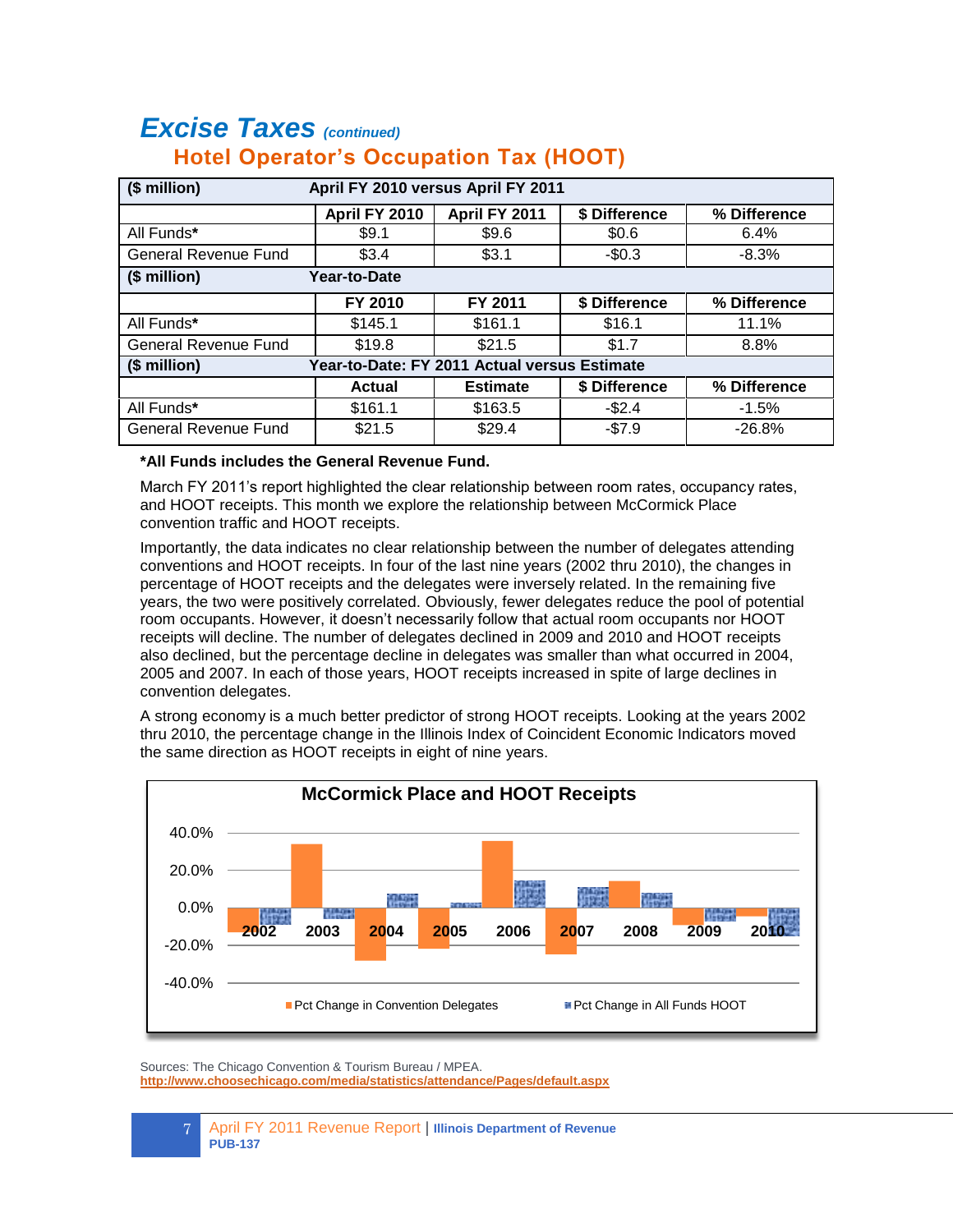## *Gaming*  **Lottery**

| (\$ million)<br>April FY 2010 versus April FY 2011           |               |                 |               |              |  |
|--------------------------------------------------------------|---------------|-----------------|---------------|--------------|--|
|                                                              | April FY 2010 | April FY 2011   | \$ Difference | % Difference |  |
| <b>Common School Fund Transfers</b>                          | \$61.1        | \$61.8          | \$0.7         | 1.1%         |  |
| (\$ million)<br>Year-to-Date                                 |               |                 |               |              |  |
|                                                              | FY 2010       | FY 2011         | \$ Difference | % Difference |  |
| <b>Common School Fund Transfers</b>                          | \$501.2       | \$506.7         | \$5.5         | 1.1%         |  |
| (\$ million)<br>Year-to-Date: FY 2011 Actual versus Estimate |               |                 |               |              |  |
|                                                              | Actual        | <b>Estimate</b> | \$ Difference | % Difference |  |
| <b>Common School Fund Transfers</b>                          | \$506.7       | \$506.7         | \$0.0         | 0.0%         |  |

Based on legislation passed in 2010, the state caps transfers of lottery receipts to the Common School Fund based on FY 2009 transfers with adjustments for inflation. Through the end of April 2011, transfers were reduced by \$36.7 million because Lottery had met the Year-to-Date accumulative transfer target set forth by law. An excess of \$36.7 million is being reserved as a potential year end transfer to the Capital Projects Fund.

Growth is being driven by increasing sales of instant game tickets. Sales in the week ending May 2, 2011, set an all time single-week record with \$27.8 million. Further helping April transfers was a Powerball actual jackpot (supported by ticket purchases) of \$221 million.

| (\$ million)<br>April FY 2010 versus April FY 2011               |               |                 |               |              |  |  |  |  |  |
|------------------------------------------------------------------|---------------|-----------------|---------------|--------------|--|--|--|--|--|
|                                                                  | April FY 2010 | April FY 2011   | \$ Difference | % Difference |  |  |  |  |  |
| <b>Education Assistance Fund Transfers</b>                       | \$23.8        | \$18.5          | $-$5.3$       | $-22.38%$    |  |  |  |  |  |
| (\$ million)<br>Year-to-Date                                     |               |                 |               |              |  |  |  |  |  |
|                                                                  | FY 2010       | FY 2011         | \$ Difference | % Difference |  |  |  |  |  |
| Education Assistance Fund Transfers*                             | \$370.5       | \$277.4         | $-$93.2$      | $-25.1%$     |  |  |  |  |  |
| Year-to-Date: FY 2011 Actual versus Estimate<br>$($$ million $)$ |               |                 |               |              |  |  |  |  |  |
|                                                                  | <b>Actual</b> | <b>Estimate</b> | \$ Difference | % Difference |  |  |  |  |  |
| <b>Education Assistance Fund Transfers</b>                       | \$277.4       | 282.8           | $-$5.5$       | $-2%$        |  |  |  |  |  |

### **Riverboat gaming**

#### **\*FY2010 includes \$10th license fee (\$47.5 million) transferred to the General Revenue Fund.**

April's Adjusted Gross Receipts (AGR) grew on average by1.8 percent. The two casinos showing declines were the Harrah's in Joliet and Metropolis. The Joliet Harrah's may be losing business to the newly renovated Hollywood casino also in Joliet. The Ohio River's high water closed the Metropolis' Harrah's on April 25, 2011 and it stayed closed through the remainder of the month.

It is important not to read too much into the AGR increase. In previous years we have observed that income tax refunds lead to increased spending at casinos by existing patrons in April. For example, in April 2010 average AGR increased across all casinos, but resumed its decline in May 2010. While this month looks promising it is too early to tell whether or not this increased average AGR is a temporary or permanent phenomenon.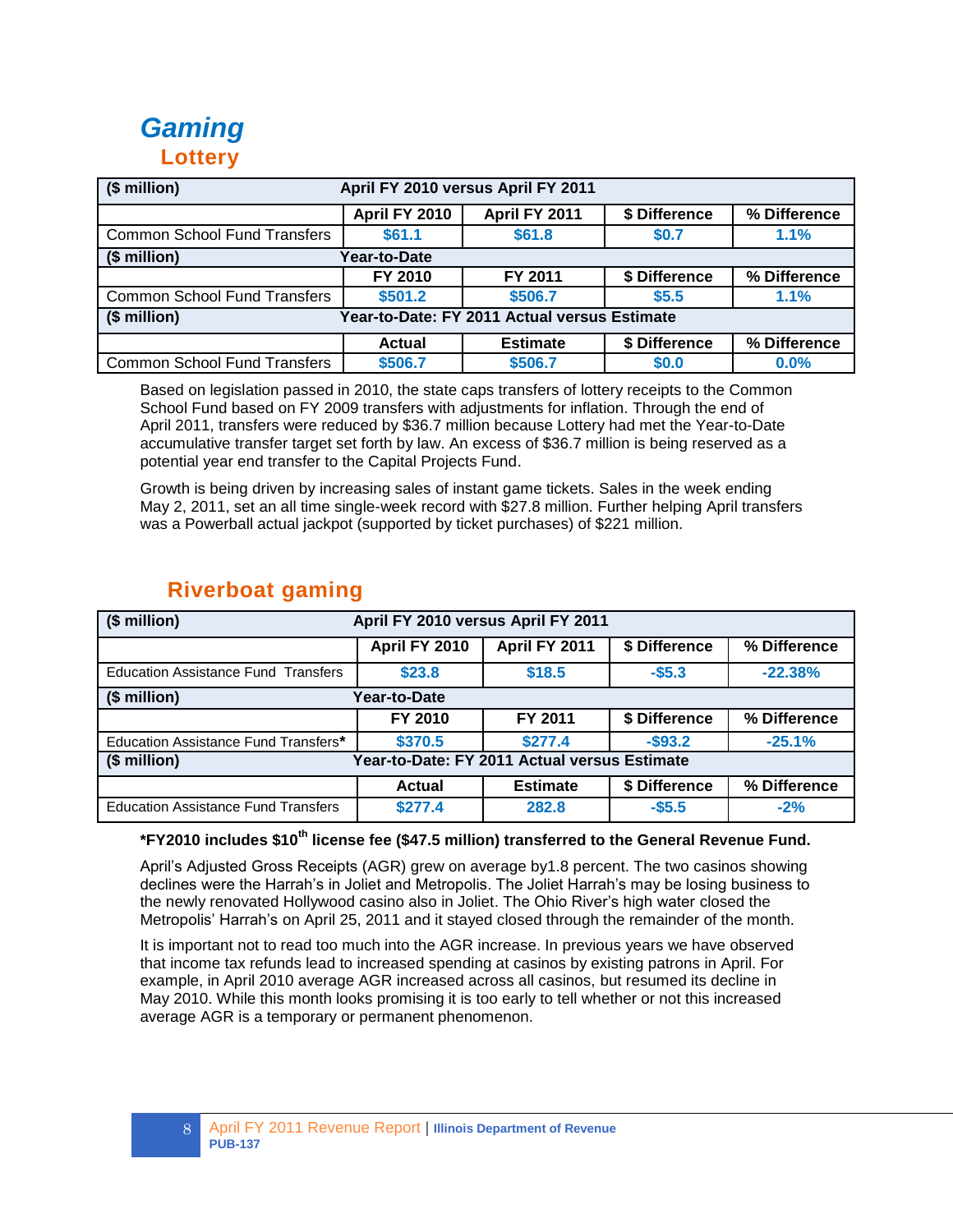## *Other* **Motor Fuel Taxes**

| April FY 2010 versus April FY 2011<br>(\$ million)           |                                |                                |               |              |  |  |  |  |  |
|--------------------------------------------------------------|--------------------------------|--------------------------------|---------------|--------------|--|--|--|--|--|
|                                                              | April FY 2010                  | April FY 2011<br>\$ Difference |               |              |  |  |  |  |  |
| Motor Fuel Tax                                               | \$95.3                         | \$94.8                         | $-$0.5$       | $-0.5%$      |  |  |  |  |  |
| (\$ million)                                                 | <b>Year-to-Date Comparison</b> |                                |               |              |  |  |  |  |  |
|                                                              | FY 2010                        | FY 2011                        |               | % Difference |  |  |  |  |  |
| Motor Fuel Tax                                               | \$966.3                        | \$971.4                        | \$5.1         | 0.5%         |  |  |  |  |  |
| Year-to-Date: FY 2011 Actual versus Estimate<br>(\$ million) |                                |                                |               |              |  |  |  |  |  |
|                                                              | <b>Actual</b>                  | <b>Estimate</b>                | \$ Difference | % Difference |  |  |  |  |  |
| Motor Fuel Tax                                               | \$971.4                        | \$937.7                        | \$33.7        | 3.6%         |  |  |  |  |  |

Recent Energy Information Administration data indicates that gasoline consumption in March and April fell below last year's level for the first time in six months in response to a marked increase in finished gasoline prices. This suggests that price increases in finished gasoline do not have a major impact on the quantity demanded until the price per gallon approaches or exceeds \$4.00 per gallon.



Energy Information Administration's "Average U.S. Product Supplied of Finished Motor Gasoline (Thousand barrels Per Day)". <http://www.eia.doe.gov/dnav/pet/hist/LeafHandler.ashx?n=PET&s=WGFUPUS2&f=4>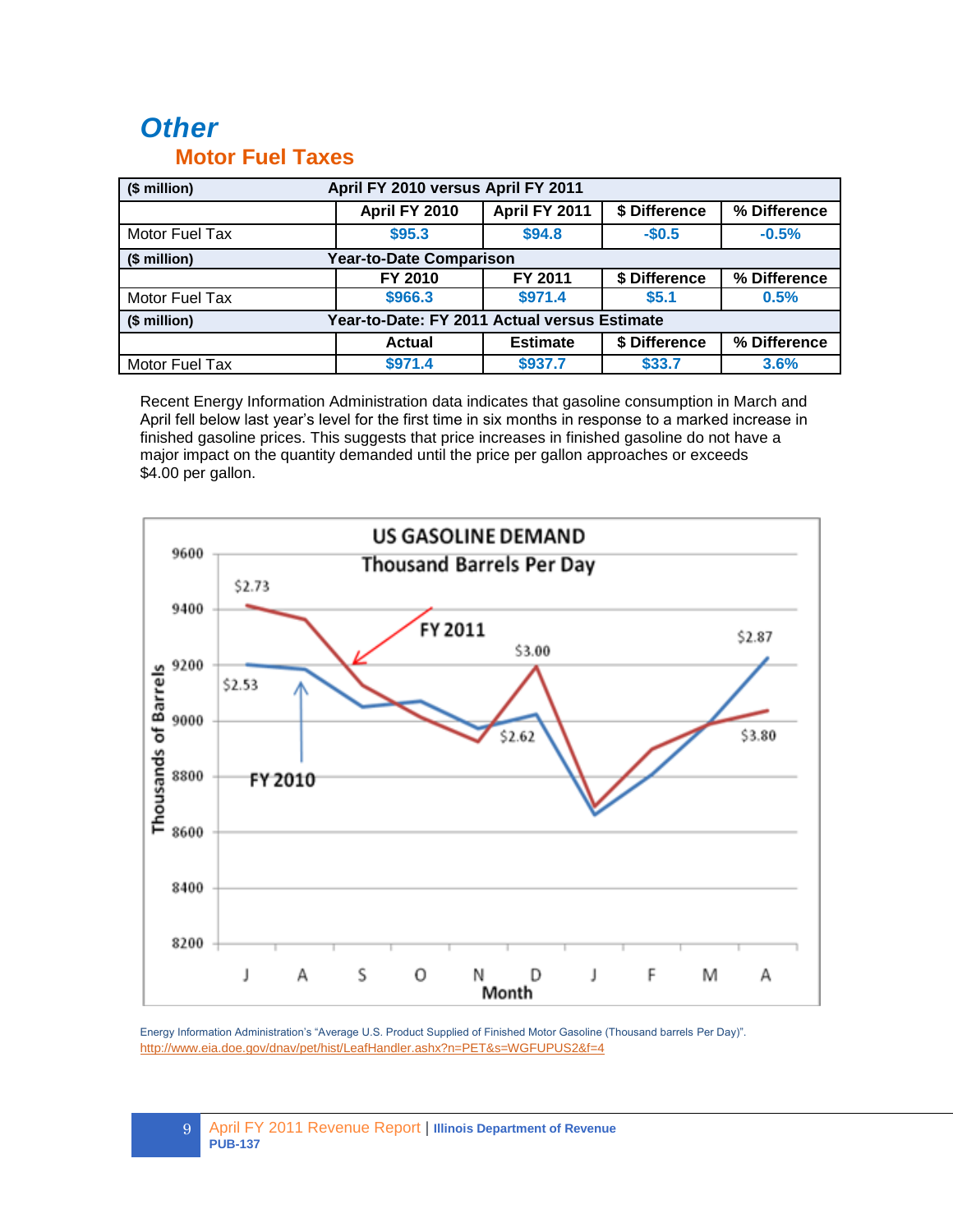### *Other (continued)*  **Estate Tax**

| (\$ million)                                                 | April FY 2010 versus April FY 2011 |                 |               |              |  |  |  |  |  |
|--------------------------------------------------------------|------------------------------------|-----------------|---------------|--------------|--|--|--|--|--|
|                                                              | April FY 2010                      | April FY 2011   | \$ Difference | % Difference |  |  |  |  |  |
|                                                              | \$18.9                             | \$1.4           | $-$17.5$      | $-92.6%$     |  |  |  |  |  |
| (\$ million)                                                 | Year-to-Date                       |                 |               |              |  |  |  |  |  |
|                                                              | FY 2010                            | FY 2011         | \$ Difference | % Difference |  |  |  |  |  |
|                                                              | \$185.6                            | \$119.2         | $-$66.4$      | $-35.8%$     |  |  |  |  |  |
| Year-to-Date: FY 2011 Actual versus Estimate<br>(\$ million) |                                    |                 |               |              |  |  |  |  |  |
|                                                              | <b>Actual</b>                      | <b>Estimate</b> | \$ Difference | % Difference |  |  |  |  |  |
|                                                              | \$119.2                            | \$125.9         | $-$6.7$       | $-5.3%$      |  |  |  |  |  |

The April 2011 receipts were down 92.6 percent from the April 2010 receipts. This was a slightly larger decline than was anticipated.

### **Real Estate Transfer Tax**

| $$$ million)                                                 | April FY 2010 versus April FY 2011 |                 |                               |         |  |  |  |  |  |
|--------------------------------------------------------------|------------------------------------|-----------------|-------------------------------|---------|--|--|--|--|--|
|                                                              | April FY 2010                      | % Difference    |                               |         |  |  |  |  |  |
|                                                              | \$2.9                              | \$3.9           | \$1.0                         | 34.5%   |  |  |  |  |  |
| (\$ million)                                                 | Year-to-Date Comparison            |                 |                               |         |  |  |  |  |  |
|                                                              | FY 2010                            | % Difference    |                               |         |  |  |  |  |  |
|                                                              | \$32.6                             | \$31.4          | $-$1.2$                       | $-3.7%$ |  |  |  |  |  |
| Year-to-Date: FY 2011 Actual versus Estimate<br>(\$ million) |                                    |                 |                               |         |  |  |  |  |  |
|                                                              | <b>Actual</b>                      | <b>Estimate</b> | \$ Difference<br>% Difference |         |  |  |  |  |  |
|                                                              | \$31.4                             | \$28.3          | \$3.1                         | 11.0%   |  |  |  |  |  |

The fact that April 2011 receipts are greater than April 2010 is significant. In April 2010, homebuyers were able to take advantage of the Federal Home Buyer Tax Credit for home purchases with a binding contract in place by April 30, 2010 and on which the purchase was completed by September 30, 2010.

| Illinois Department of Revenue, Research Division                   |                           |                                                                                                 |  |  |  |  |  |  |  |
|---------------------------------------------------------------------|---------------------------|-------------------------------------------------------------------------------------------------|--|--|--|--|--|--|--|
| <b>Director of Research: Natalie Davila</b>                         | <b>Research Analysts:</b> | <b>Andy Chupick</b><br><b>Phil Manheim</b><br>Tom Regan<br><b>Hector Vielma</b><br>Hans Zigmund |  |  |  |  |  |  |  |
| Prior months' reports are available at tax.illinois.gov/TaxResearch |                           |                                                                                                 |  |  |  |  |  |  |  |